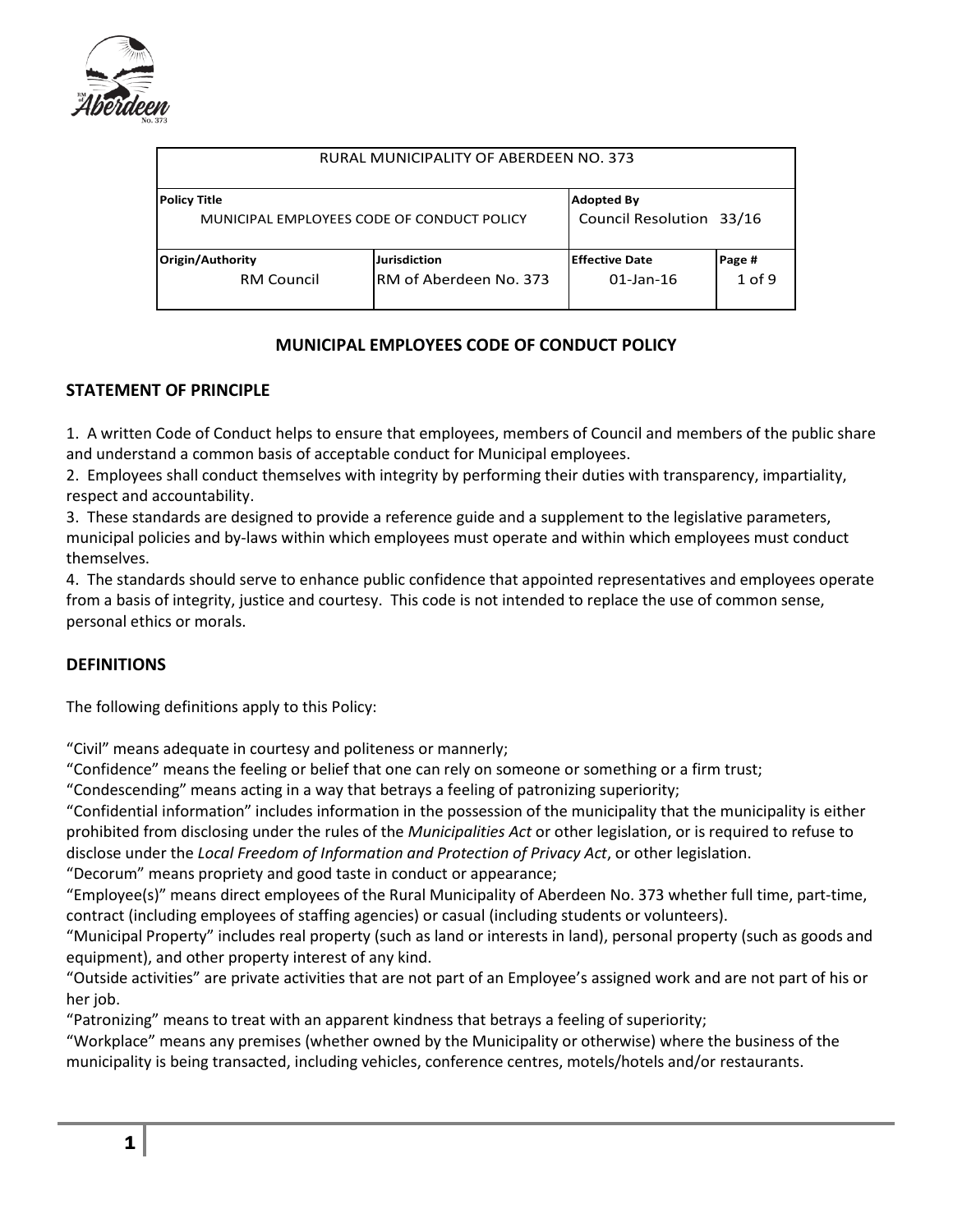

"Wrongdoing" means any of the following actions taken by any Municipal Employee: -a contravention of any Municipal Bylaw or policy, or any Act of Parliament or the legislature of Saskatchewan, or of regulations made under any such Act, if the contravention relates to the official duty of the Municipal Employee, or any public funds;

-a misuse of municipal funds or municipal assets;

-the gross mismanagement of a municipal project or undertaking;

-an act or omission that creates a substantial and specific danger to the life, health or safety of persons or to the environment; and,

-taking any act of reprisal against a Municipal Employee who has disclosed a wrongdoing.

# **APPLICABLE TO**

**1.** This Code of Conduct shall apply to all municipal employees in their dealings amongst themselves, with Members of Council, and with members of the public – including all clients, vendors and suppliers.

# **GENERAL PROVISIONS & GUIDELINES**

**2.** The Municipal Code of Conduct for Employees governs the actions of all employees of the Rural Municipality of Aberdeen No. 373 while in the workplace and performing the duties of their jobs or acting on behalf of the Municipality.

**3.** Actions taken by employees outside their employment are not governed by this Municipal Code of Conduct unless the employee is speaking against decisions and/or policies of Council. No municipal employee or appointed official represents the municipality outside of work hours and should refrain from conducting municipal business while not on the job.

**4.** Employees are responsible for making honest statements and upholding the integrity of Council and its decisions. No employee shall make a statement with intent to mislead anyone including Council members, fellow staff members, the media or the public.

- **5.** Employees shall always refrain from making public statements on Municipal policy and/or Council decisions.
- **6.** It must be recognized that employees are only human and will occasionally make honest mistakes.

**7.** Sometimes personal problems and concerns will creep into their work lives. Employees shall make use of leaves, sick days and/or personal days to help resolve serious personal issues as per municipal policy and provincial legislation.

**8.** Employees shall conduct themselves with integrity and ethics. The Code does not have the answers to all questions however; it is created to ensure that the right questions are asked.

**9.** When taking any action while in the course of employment, each employee shall ask:

Am I putting my own interests before those of my Municipality?

Would I make the same decision if my manager, member of the public, my family or the media were watching me?

Will I owe someone a favour if I do this?

Would I be offered this if I weren't an employee of the Municipality?

**10.** Transparency – As public servants, employees are accountable for what they do and that accountability is ensured by transparency. Employees must be open and honest in dealing with supervisors, the public and Council. Employees shall not just do their jobs well, but shall also be open and honest about what they say and do at all times and to all persons.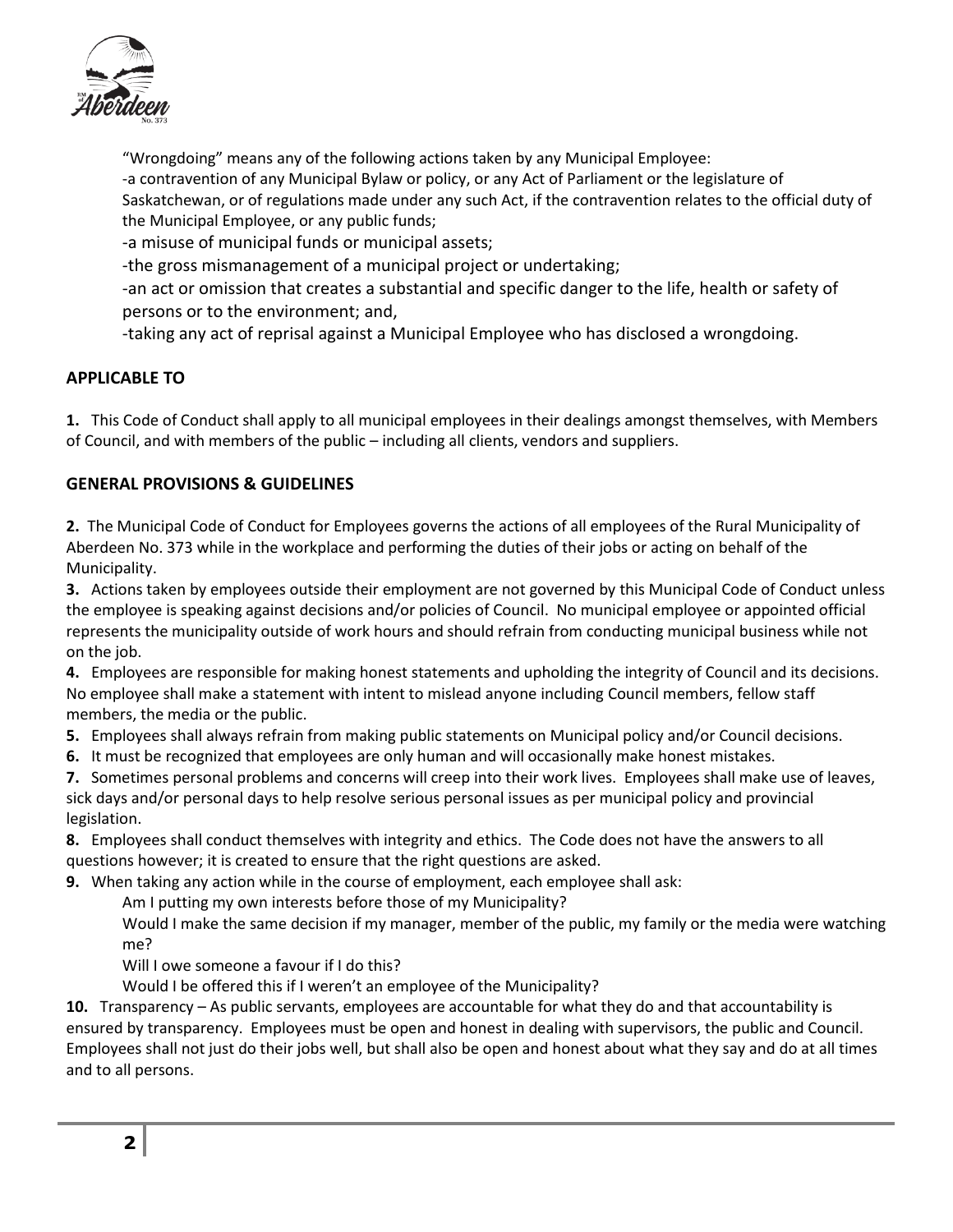

**11.** Impartiality – As public servants, employees have to do their jobs with the Municipality's best interests in mind, not their own. Employees shall do their jobs without bias, without favour, without consideration of personal interests or those of family and friends and without allowing outside interests to conflict with work decisions.

**12.** When buying goods or services, employees shall comply with the Municipality procurement by-laws and policies. **13.** Employees shall remove themselves from decisions that might affect, or might be seen to affect, the interests of other groups or organizations that they participate or are members in.

**14.** Employees shall not take on other work which:

Conflicts with Municipal work hours;

Interferes with the efficient performance of employee duties;

Competes with Municipal services; or

Creates a real or perceived conflict of interest with Municipal duties.

### **CONFLICT OF INTEREST**

**15.** Employees shall not make decisions on behalf of the municipality, make recommendations to the municipality, use their position with the municipality, or take any action on behalf of the municipality in respect of matters in which they have or believe they have Conflict of Interest.

**16.** Where there might be a conflict between personal interests and those of the Municipality, employees shall disclose that fact immediately and seek guidance from the Administrator or Municipal Solicitor.

**17.** Employees shall provide full disclosure when offering information in potential conflict situations.

**18.** The Administrator after receiving such a disclosure is required to give it due consideration, obtaining advice and assistance from the Solicitor as necessary, and provide the necessary direction to the Employee with respect to the resolution of Conflict of Interest.

**19.** Provided that the disclosure has been full and frank, any Employee who complies with the direction given pursuant to this process will be safe from discipline or justified criticism and will be able to rely upon the direction as a complete answer to any future disciplinary or other action by the Municipality against the Employee in respect of the Conflict of Interest.

### **CONFIDENTIAL INFORMATION**

**20.** It is the responsibility of each employee to ensure that confidential information obtained in the scope of his employment is kept strictly confidential and not released to anyone except as required by law.

**21.** As per the *Municipalities Act,* employees shall not directly or indirectly, release, make public or divulge any information related to legally called and conducted in camera or closed meeting deliberations of Council. However, simply because information is shared within a closed meeting does not automatically make that information confidential; it must meet legislated exemptions for openness or fall within other protected legislation.

**22.** Requests for information should be referred to appropriate staff to be addressed as either an informal request for access to municipal records or as a formal request under the *Local Freedom of Information and Protection of Privacy Act.*

# **GIFTS AND BENEFITS**

**23.** No employee shall accept a fee, advance, gift or personal benefit that is connected directly or indirectly with the performance of his or her duties of office or employment.

**24.** For these purposes, a fee or advance paid to or a gift or benefit provided with the employee's knowledge to an employee's spouse, child or parent is deemed to be a gift to that member.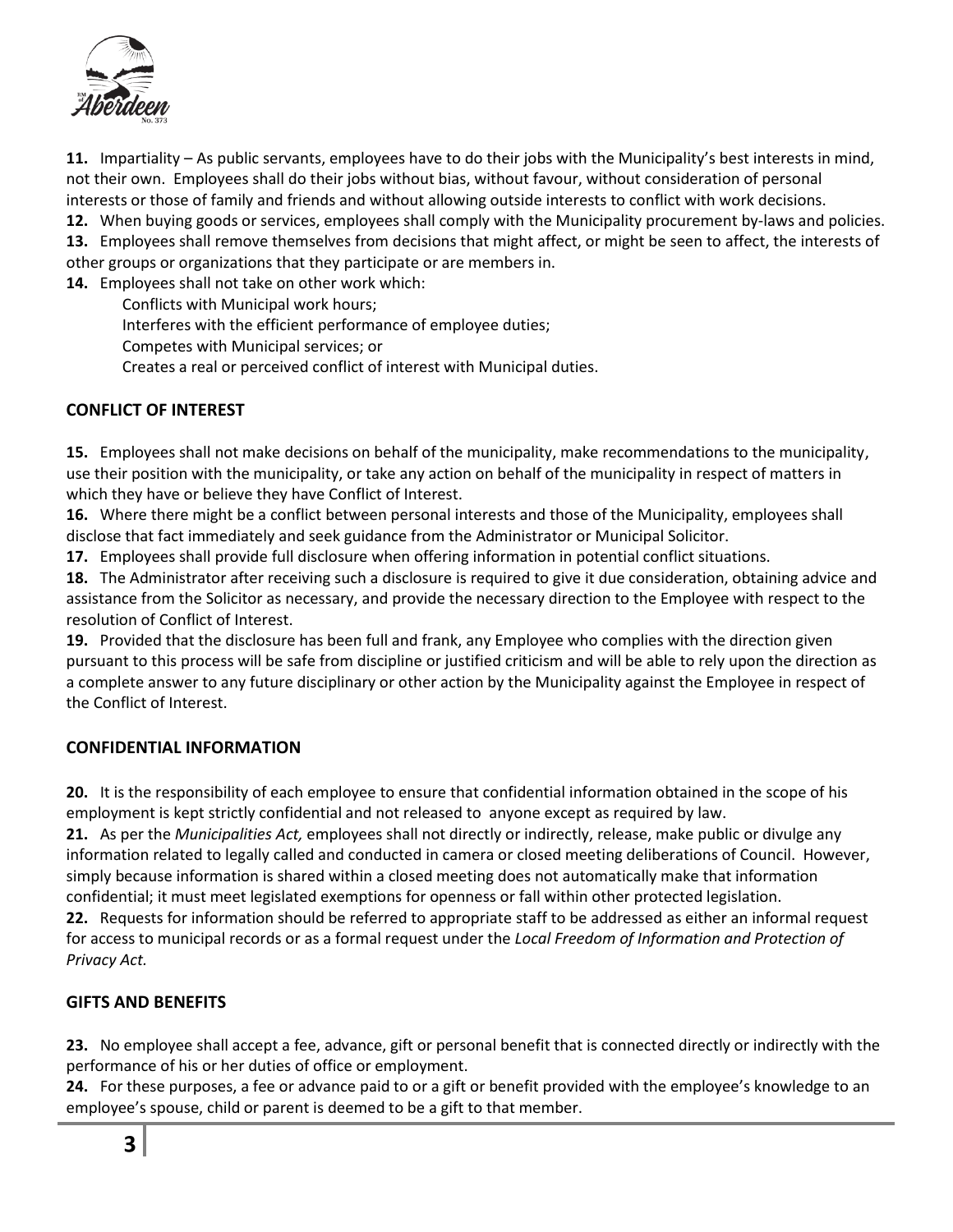

#### **Exceptions Include**:

-Gifts having a value less than fifty dollars (\$50.00) which are given as promotional items to individuals, provided the gifts do not include money, cash or negotiable instruments; -If the gift has absolutely no relationship with the status of the recipient as a Municipal Employee (i.e. there is

another relationship between the donor and recipient which caused the gift to be made); -If an Employee receives gifts, entertainment and benefits having value over fifty dollars (\$50.00), the gifts, entertainment or benefits must be disclosed to the immediate supervisor of the Employee. -No employee shall take advantage of discounts/rebates on personal purchases from suppliers having a business relationship with the Rural Municipality, unless those suppliers offer similar discounts/rebates to the general public, or the offer is made through a program which has been authorized by the Administrator.

-No employee shall grant any special consideration, treatment or advantage to any person in their dealings with the Municipality.

# **CONDUCT AT MEETINGS OF COUNCIL**

**25.** Staff shall conduct themselves with decorum at Council meetings in accordance with the provisions of the Council Procedure Bylaw.

**26.** Respect for delegates, for Council members and staffs requires that all employees show courtesy and not distract from the business of Council during presentations and when other members have the floor. This does not mean that staff may not offer advice, comments or suggestions; what it means is that all comments must be accurate, respectful and germane to the topic/subject at hand.

# **ENCOURAGEMENT OF RESPECT FOR THE MUNICIPALITY AND ITS BY-LAWS AND POLICIES**

**27.** Employees shall at all times endeavor to encourage public respect for the Municipality and its bylaws and polices.

**28.** Employees shall recognize that Municipal Council is the elected voice of the citizens of the Municipality and shall respect the decisions of Council.

**29.** Employees shall be careful to distinguish between personal comments or opinions expressed outside of the workplace and their jobs with the Municipality.

**30.** Employees shall not make comments that are defamatory in nature about the Municipality, Council, individual Council members or co-workers.

**31.** Employees shall not claim to speak on behalf of the Municipality unless they have been authorized to do so.

**32.** Employees shall not make personal comments using Municipal letterhead, Municipal email addresses or anything else that implies a connection between personal comments or opinions and the Municipality.

**33.** Employees shall implement decisions and policies of Council without comment or complaint so long as they are not illegal, immoral or improper.

# **PERSONAL CONDUCT**

**34.** Employees shall ensure that their personal conduct within the Workplace or other locations, while in the course of their employment, does not adversely affect:

-their ability to perform their duties;

-the ability of other Employees to perform their duties; or,

-public confidence in the official's functions, the organization, or in the integrity of the public sector.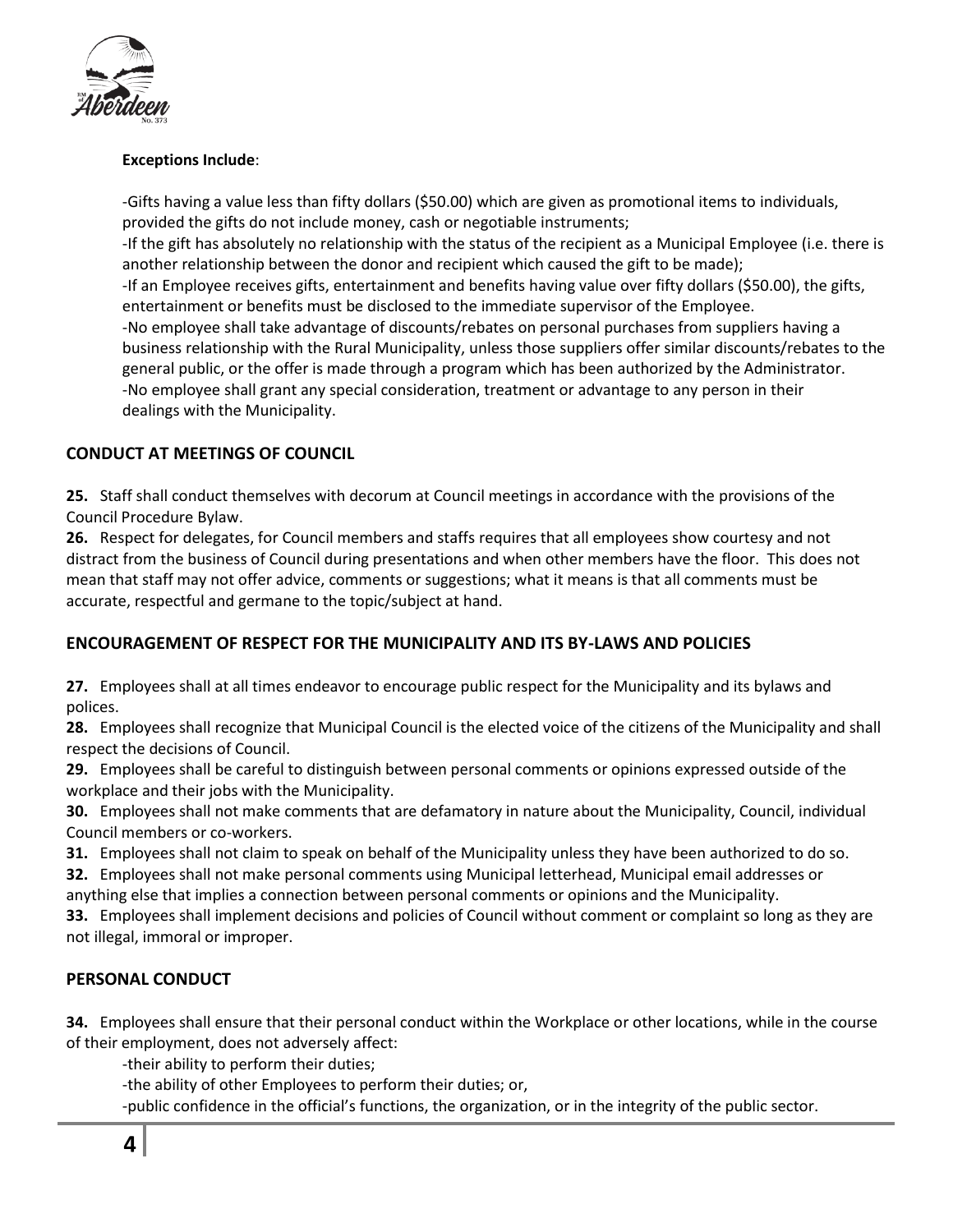

**35.** Loss of public confidence must be based on a proven wrongdoing and not simply personal opinion. It must be recognized that some individuals will take exception to actions taken by employees both in the course of their employment while following municipal policy or personally.

**36.** Employees should remain neutral in their service to all councillors providing the same level of service, information and responses to all requests no matter who should make them. This does not prevent individual employees from having conversations with Council members or relationships outside of work. What it means is that all information concerning Municipal business is shared equally and in an unbiased manner and that requests from one member are treated in the same manners as those from all other members.

**37.** Relations and communications between employees, between employees and council members, and between employees and the public, should always be civil and premised on mutual respect.

**38.** This means that staff will use polite and respectful language and will not use offensive language or gestures nor shall they engage in patronizing or condescending behaviour with one another, members of Council or the public.

### **PUBLIC TRUST**

**39.** Employees are guardians of public funds and are responsible for delivering a wide range of important public services, which are supported by members of the public through their taxes. Employees owe the public nothing less than their full commitment to doing the best job they can.

**40.** Employees have an obligation to help build pride in their Community, to respect the dignity and diversity of their colleagues and to treat them as we would like to be treated by ourselves. While it takes hard work to gain respect for others, even small lapses can erode confidence in the Municipality.

**41.** To ensure that employees conduct does not diminish respect for ourselves, co-workers and for the Municipality, employees shall maintain and exemplify the highest standards of behaviour through:

-devoting ourselves fully to our jobs during our working hours and not allowing personal activities (e.g. reading a magazine, surfing the internet, etc.) to interfere with work.

-ensuring that all property (including cash, cheques, documents, inventories and equipment) in our care as part of our job is properly secured and protected at all times.

-being honest, polite and courteous when we deal with people, whether they are members of the public, Council or co-workers.

-fostering an atmosphere of collegiality and supporting co-workers in their work.

-providing excellent customer service every day.

-dressing appropriately.

**42.** Due to allergies and sensitivities, employees shall limit their use of fragrances, especially when they work in a closed office environment or vehicles where other employees or members of the public may be negatively affected. **43.** Employees shall not take actions which will:

-harass or intentionally intimidate others.

-manipulate, falsify, alter or amend documents, information or records for fraudulent purposes.

### **INFLUENCE OF COUNCIL**

**44.** Each employee works for the Municipality as a body corporate and is charged with making recommendations that reflect their professional expertise and corporate perspective without undue influence from any individual member or group of members of Council.

**45.** Each employee shall endeavor to provide a high quality of advice based on political neutrality and objectivity irrespective of party politics, the loyalties of persons of power, or their personal opinions.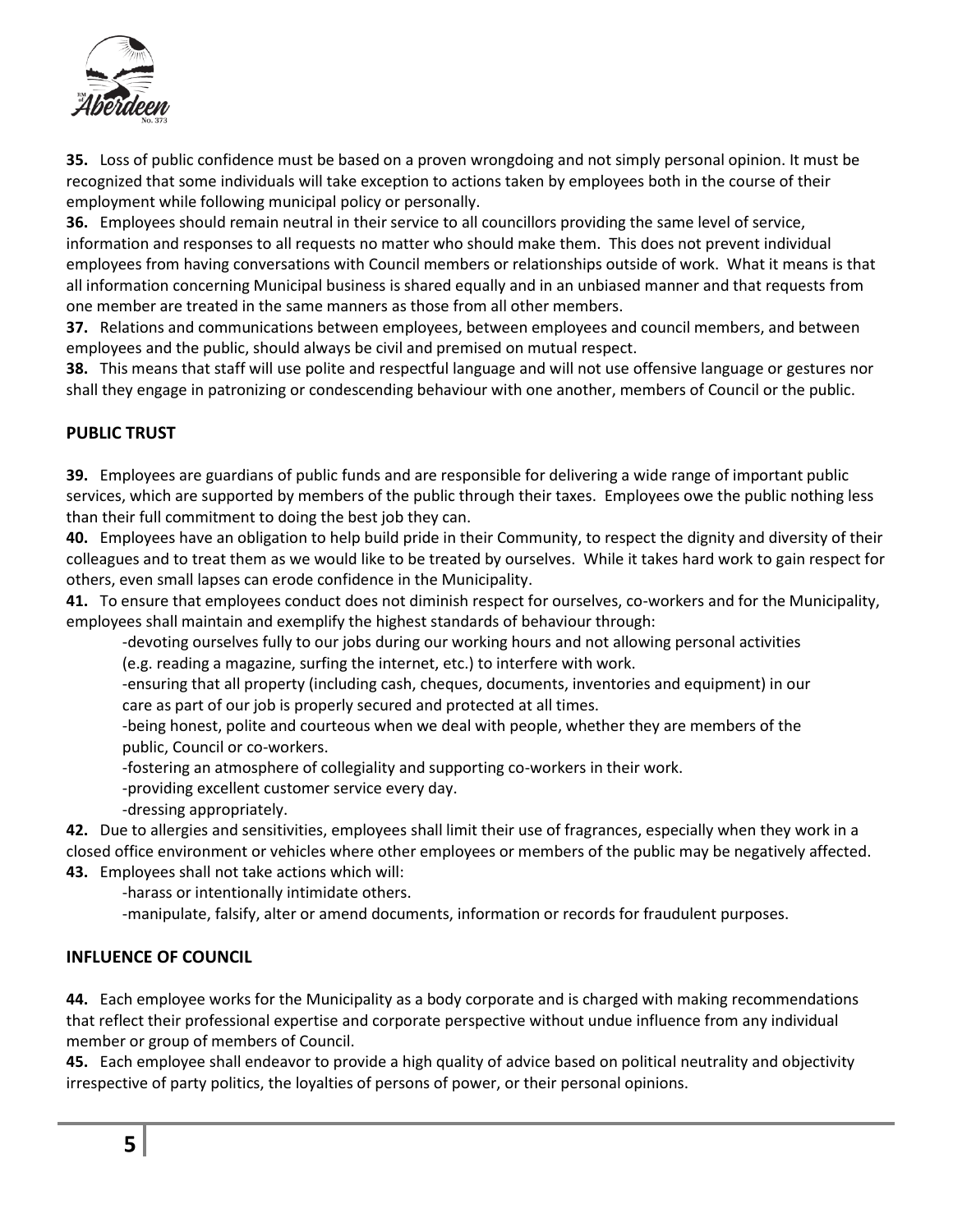

**46.** Council has delegated responsibility to the Administrator for the administration of the affairs of the Municipality in accordance with the by-laws and policies adopted.

**47.** This means that under the direction of the Administrator, staff has the responsibility and the authority to provide consultation, advice and direction to Council and to implement Council approved policy.

**48.** Accordingly, staff establishes the appropriate administrative polices, systems, structures and internal controls to implement the goals and objectives of Council, and to manage implementation within the resources at their disposal.

### **PERSONAL USE OF MUNICIPAL PROPERTY**

**49.** There will be no use or appropriation of municipal property, facilities, services, or information for personal use, gain or business by employees, unless that municipal property is generally available to the public and is being used by the employee in that capacity like any other member of the public (i.e. using a Municipal park or other facility for recreational purposes).

**50.** This general rule will be subject to exceptions:

-If personal use of the Municipal property is provided as part of employment or duties and the personal use is:

-approved by Council;

-contained in an official job description; or,

-is within an employment agreement.

-If the use of Municipal property consists of the personal use of telephones, internet, computers, fax machines, cell phones, or photocopiers and all of the following are satisfied:

-use does not cause any additional expense to the Municipality (i.e. there is full reimbursement of any charges)

-use is not excessive having regard to the circumstances;

-use does not have a negative overall impact on Employee productivity; and

-use does not interfere with the normal operation of the municipality or negatively impacts other employees;

### **SPECIFIC RULES RELATING TO COMPUTERS**

**51.** Electronic records stored on Municipal computer systems or equipment are the property of the Rural Municipality of Aberdeen No. 373. The Municipality maintains the right to access and monitor records in electronic format including flash drives, hard drive and emails.

**52.** Users of Municipal computer equipment shall not:

-attempt unauthorized access to systems, information, processes or products;

- broadcast email messages that are not work related or are otherwise authorized;

-propagate viruses, or send or download materials which may impact the operating efficiency of the system;

-undertake any other activities that can unduly impact the use of performance of others -view, retrieve, transmit or disseminate:

-any pornographic or obscene messages, images, or materials;

-any other messages, images or materials which are offensive to human dignity.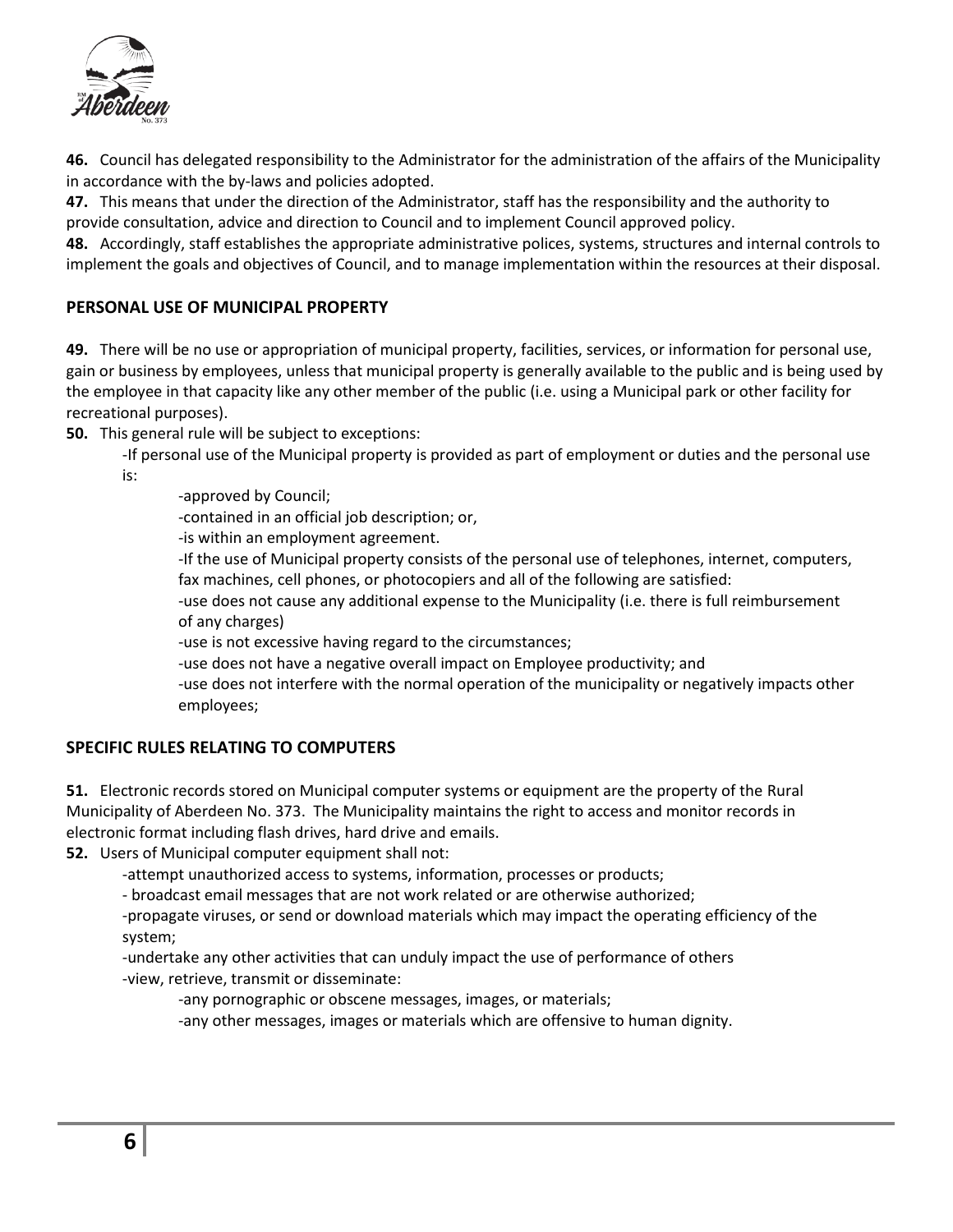

#### **RECORD RETENTION**

**53.** Emails that are not filed in hard copy may be disposed of at the user's discretion and as per the *Local Freedom of Information and Protection of Privacy Act.* Users are encouraged to delete messages that are not filed in hard copy form as soon as the message has been read. Attachments to email messages should be detached and filed electronically or printed and filed in hard copy records.

#### **INSTALLATION OF SOFTWARE**

**54.** Only licensed software and registered shareware acquired by and paid for by the Municipality are to be operated on the municipal system. Computer games acquired by and paid for by the Municipality as part of a training package may be installed on municipal equipment but no other games, including shareware games, are to be installed on municipal equipment. No municipally licensed software is to be copied or transferred to home computers. **55.** No software of a personal nature is to be maintained on the municipal system.

#### **ALCOHOL AND DRUG USE**

**56.** While within the Workplace, no use of alcohol is permitted unless the consumption of alcohol occurs at an event approved by Council at which alcohol is served.

**57.** While within the Workplace, no use of non-prescription or illegal drugs is permitted. Normal use of over the counter or prescription medications is of course allowed.

**58.** This section shall not apply to alcohol and drug use outside the Workplace, with three exceptions. In each of the following exceptions, the use of alcohol or drugs outside the Workplace will constitute a contravention of this policy:

-If the alcohol or drug use negatively affects the performance of the Employee within the Workplace, e.g. he or she consumes alcohol and in the opinion of his/her supervisor, comes to work with a smell of alcoholic beverage while exhibiting erratic or unusual behavior, stumbling, difficulty speaking, loss of balance, or lack of coordination;

-If it is a position requirement for a specific position that an Employee shall have no alcohol or drugs in his or her system while within the Workplace, and the Employee comes to work or resumes work following a lunch or other break with alcohol or drugs in their system; or,

-If the Employee operates a municipally owned motor vehicle or dangerous machinery as part of his or her duties, and the Employee comes to work or resumes work following a lunch or other break with any alcohol or drugs in their system.

### **WHISTLE BLOWING (Reporting Protection)**

**59.** None of the following measures shall be taken against a Municipal Employee by reason that the Employee has, in good faith, engaged in opposition to a Municipal initiative or has disclosed Wrongdoing in the manner set forth in this policy:

-a disciplinary measure;

-the demotion of an Employee

-the termination of the employment of the Employee; and,

-a threat to take any of the measures above.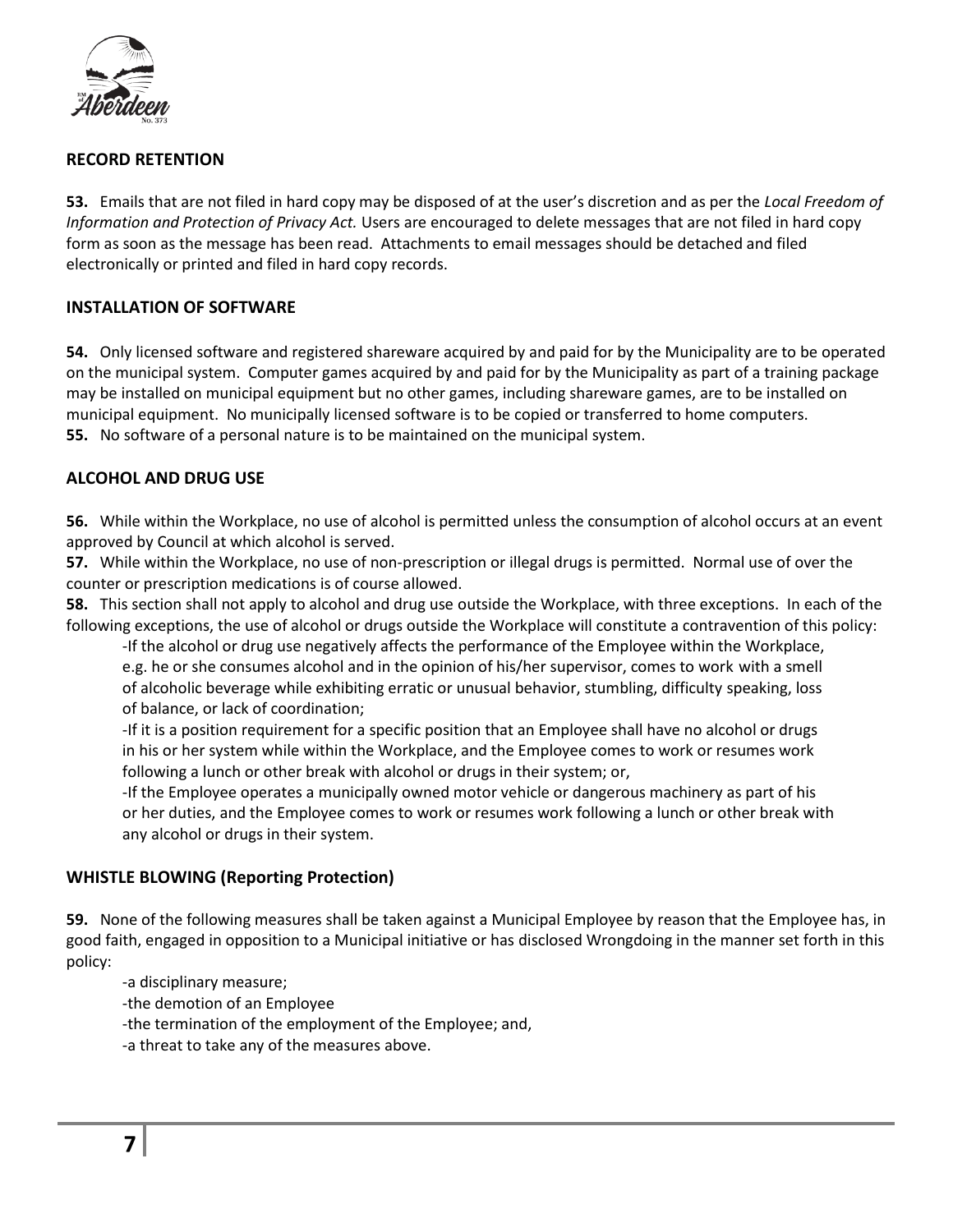

**60.** It is important that the disclosure of Wrongdoing be reported to the appropriate law enforcement or other official who has been entrusted with responsibility for monitoring and combating Wrongdoing such as:

To a police officer or other law enforcement official;

To the Reeve and Council of the Municipality;

To the Administrator of the Municipality;

To the Auditors of the Municipality;

To the Municipal Solicitor;

To any Municipal Councillor of the Municipality.

**61.** Any individual who receives an allegation of Wrongdoing from any individual shall consult with the Administrator to determine what kind of response is appropriate to the particular allegation.

# **APPLICATION – COMPLAINT PROCESS**

**62.** The formal portion of the Complaint Process requires that a complaint be made in writing (Municipal Employee Complaint Form 1) setting out the grounds for the belief that there is an alleged contravention.

**63.** Each complaint shall include a supporting affidavit that sets out the evidence in support of the complaint.

**64.** The complaint shall be filed through the Administrator, who is a commissioner for taking complaints, on the Municipal complaint form provided and signed before the Administrator.

**65.** Any submissions or written comments together with the personal information of the complainant made to the Municipality under this or any other process will become part of the public record and may be reproduced, recorded and/or reported on line. There is no promise of confidentiality provided to the complainant under this process; it is to be open and transparent.

**66.** Unsigned and/or anonymous complaints will not be recognized or acted upon.

**67.** Complaints that are considered frivolous and vexatious by the Administrator will not be subjected to the costs of investigation. In this instance "frivolous" means "not having any serious purpose or value" and "vexatious" means "annoying or harassing". These complaints shall be included in the monthly report to Council.

# **INTERPRETATION**

**68.** Employees or members of Council seeking clarification of any part of this Policy should consult first with the Administrator.

**69.** Complaints received will be reviewed by the Administrator with the complainant or the person complained about. Together they will discuss options and further steps for resolution.

**70.** If the issue can be resolved by the Administrator and to the satisfaction of the complainant, no further action will be required aside from mention in the monthly report to Council.

**71.** If the breach of the code is severe and is not easily remedied, the Administrator shall within 30 days of receipt of the complaint and with the assistance of the Municipal Solicitor if required, commence an investigation.

**72.** Extended time to commence an investigation, if justified, may be authorized by a resolution of Council.

**73.** After consultation with the Municipal Solicitor, as required, the Administrator shall determine if an employee or employees have committed a breach of the code.

**74.** Pending the outcome of any investigation, the Administrator shall implement disciplinary action as per the Rural Municipality of Aberdeen No. 373 Personnel Policy.

**75.** When complaints arise, the Administrator shall provide a monthly report to Council for review. This report shall provide a list of investigations, and include the costs and status of the individual investigations.

**76.** As all complaints against staff are in fact internal matters they will be kept confidential to the best of the ability of the Administrator.